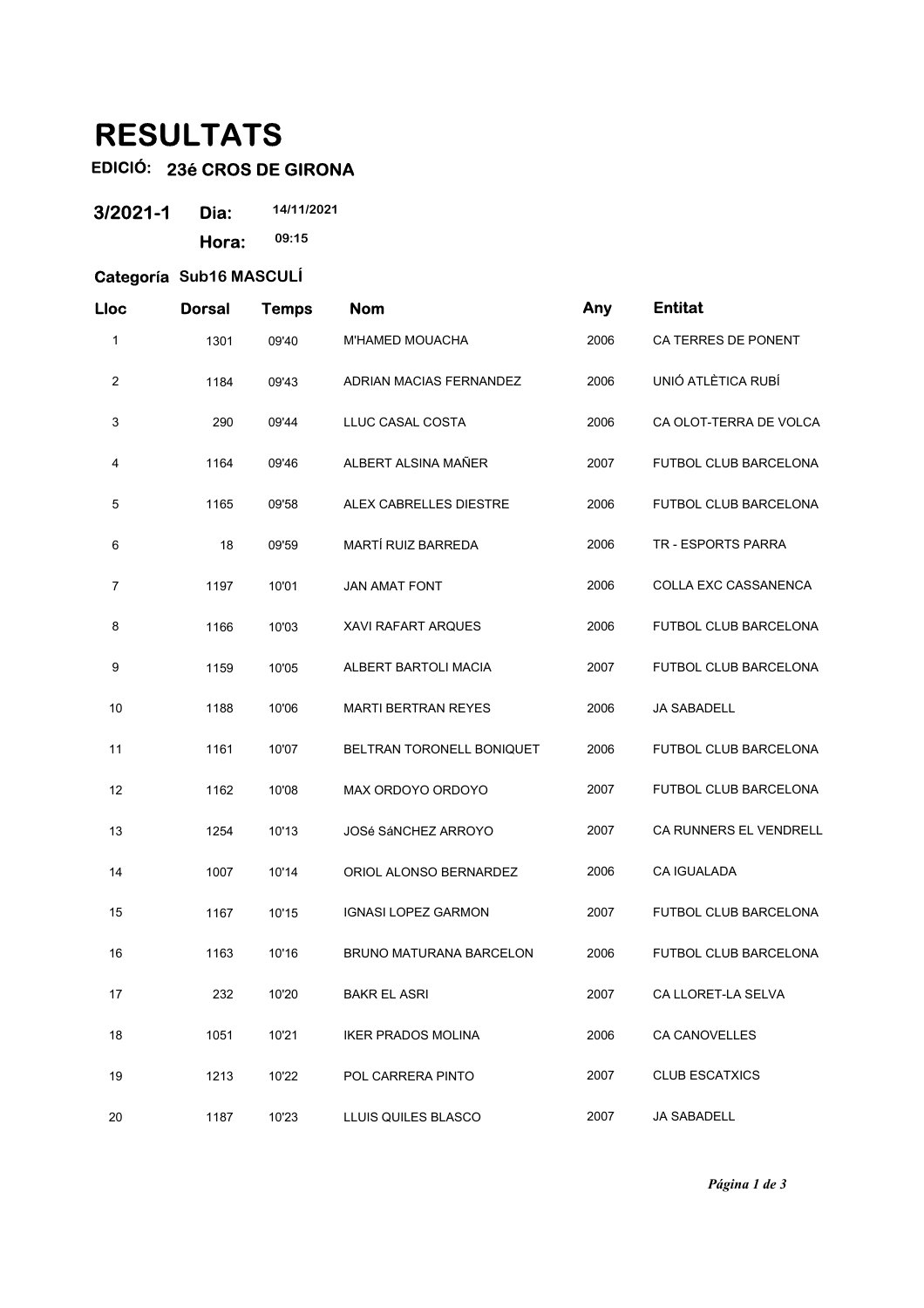| 21 | 1348 | 10'24 | POL GUILLEN MORA           | 2006 | <b>CA CANOVELLES</b>   |
|----|------|-------|----------------------------|------|------------------------|
| 22 | 668  | 10'25 | ELM PLANAS MASDEVALL       | 2006 | CLUB NATACIÓ BANYOLES  |
| 23 | 999  | 10'26 | ALEIX MAINAR HERRERA       | 2006 | <b>CA GRANOLLERS</b>   |
| 24 | 1031 | 10'27 | ROGER PONT FABRÉ           | 2007 | CA VIC                 |
| 25 | 943  | 10'29 | JACOPO TRABALDO TOGNA      | 2006 | AA CATALUNYA           |
| 26 | 976  | 10'31 | SAUL CORRAL BENITEZ        | 2006 | CA CASTELLAR           |
| 27 | 667  | 10'43 | ADRIÀ ESTÉVEZ BOSCH        | 2007 | CLUB NATACIÓ BANYOLES  |
| 28 | 1052 | 10'45 | <b>JOEL IBAñEZ ROCHO</b>   | 2006 | <b>CA CANOVELLES</b>   |
| 29 | 841  | 10'51 | <b>QUIM FERRER HOMS</b>    | 2007 | CA SANTA CRISTINA      |
| 30 | 1232 | 10'54 | DANI ROCAFULL HINOJOSA     | 2006 | CA SANT JUST           |
| 31 | 1265 | 10'55 | ROGER CAPDEVILA RESA       | 2006 | <b>CA PARETS</b>       |
| 32 | 1006 | 10'57 | <b>GUIM GABARRO SARRI</b>  | 2007 | <b>CA IGUALADA</b>     |
| 33 | 1255 | 10'58 | EUDALD MASEGOSA DUQUE      | 2007 | CA RUNNERS EL VENDRELL |
| 34 | 1050 | 10'59 | <b>NIL GARCIA FONT</b>     | 2007 | <b>CA CANOVELLES</b>   |
| 35 | 1219 | 11'08 | POL BARCELÓ FULLADOSA      | 2006 | TRIATLÓ GEIEG          |
| 36 | 448  | 11'15 | POL ALAMINOS GARCIA        | 2007 | ATL.CALONGE-ST ANTONI  |
| 37 | 666  | 11'18 | UNAI LLONA ORTEGA          | 2006 | CLUB NATACIÓ BANYOLES  |
| 38 | 367  | 11'20 | YALAL CHOUATI EL KHAOUAT   | 2007 | PRATENC ASSOC.D'ATLETI |
| 39 | 929  | 11'34 | PAU PARéS SOLà             | 2006 | <b>GEIEG</b>           |
| 40 | 181  | 11'35 | <b>ISMAEL BOUBES CHANA</b> | 2007 | <b>GEIEG</b>           |
| 41 | 840  | 11'36 | ELIOTT GUEDON              | 2006 | CA SANTA CRISTINA      |
| 42 | 1049 | 11'37 | <b>IKER GONZáLEZ SERRA</b> | 2006 | CA CANOVELLES          |
| 43 | 1063 | 11'38 | ERIC CRUZ FERNANDEZ        | 2007 | CE MONTORNÈS           |
| 44 | 977  | 11'40 | DANIEL CAMARGO RODRIGUEZ   | 2006 | CA CASTELLAR           |
| 45 | 843  | 11'42 | ALEX ENCINAS CARRERA       | 2007 | CA SANTA CRISTINA      |